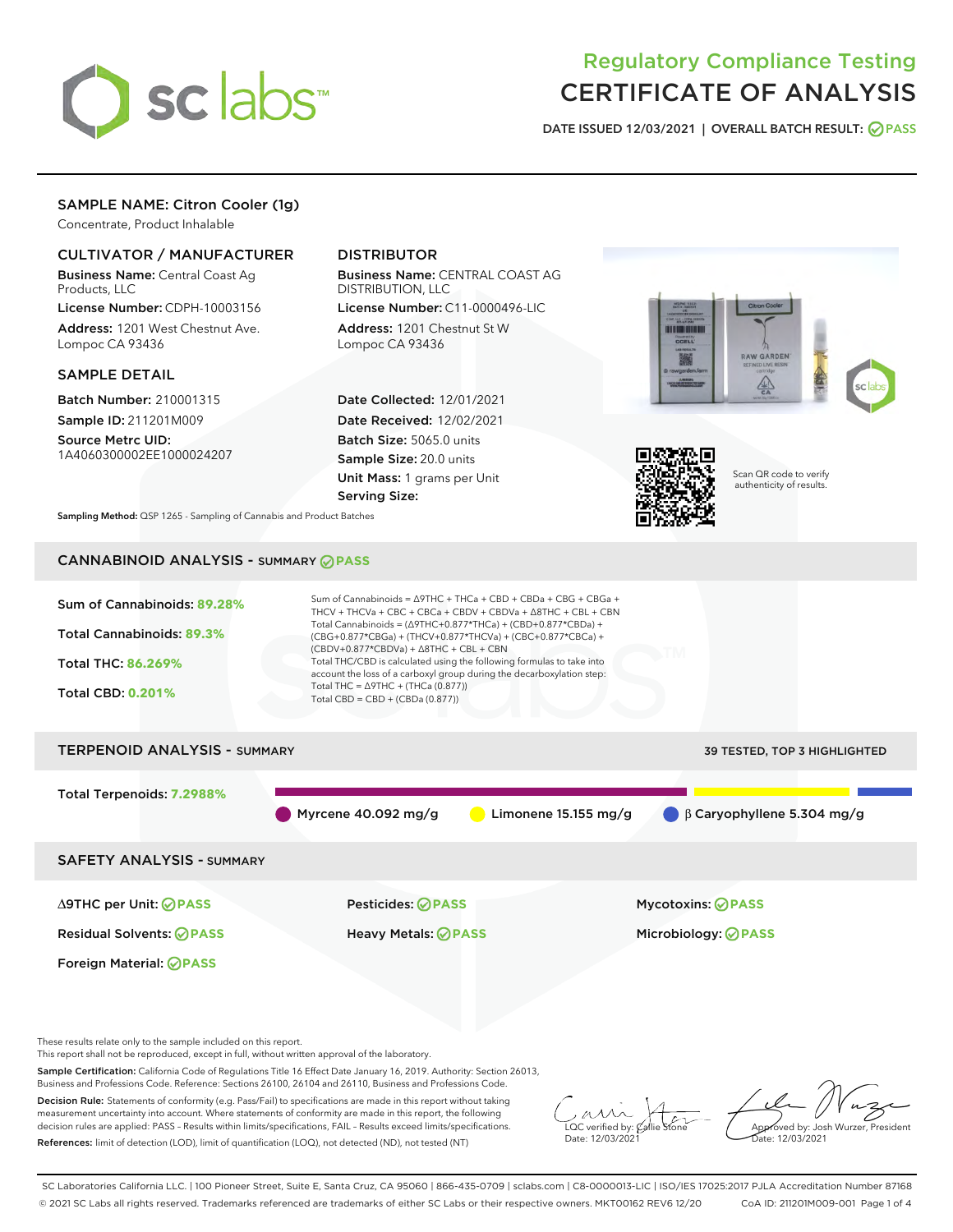



CITRON COOLER (1G) | DATE ISSUED 12/03/2021 | OVERALL BATCH RESULT:  $\bigcirc$  PASS

#### CANNABINOID TEST RESULTS - 12/02/2021 2 PASS

Tested by high-performance liquid chromatography with diode-array detection (HPLC-DAD). **Method:** QSP 1157 - Analysis of Cannabinoids by HPLC-DAD

#### TOTAL CANNABINOIDS: **89.3%**

Total Cannabinoids (Total THC) + (Total CBD) + (Total CBG) + (Total THCV) + (Total CBC) + (Total CBDV) + ∆8THC + CBL + CBN

TOTAL THC: **86.269%** Total THC (∆9THC+0.877\*THCa)

TOTAL CBD: **0.201%**

Total CBD (CBD+0.877\*CBDa)

TOTAL CBG: 2.354% Total CBG (CBG+0.877\*CBGa)

TOTAL THCV: 0.3% Total THCV (THCV+0.877\*THCVa)

TOTAL CBC: ND Total CBC (CBC+0.877\*CBCa)

TOTAL CBDV: ND Total CBDV (CBDV+0.877\*CBDVa)

| <b>COMPOUND</b>            | LOD/LOQ<br>(mg/g) | <b>MEASUREMENT</b><br><b>UNCERTAINTY</b><br>(mg/g) | <b>RESULT</b><br>(mg/g) | <b>RESULT</b><br>(%) |
|----------------------------|-------------------|----------------------------------------------------|-------------------------|----------------------|
| <b>A9THC</b>               | 0.06/0.26         | ±29.677                                            | 862.69                  | 86.269               |
| <b>CBG</b>                 | 0.06/0.19         | ±0.927                                             | 23.54                   | 2.354                |
| <b>THCV</b>                | 0.1/0.2           | ±0.15                                              | 3.0                     | 0.30                 |
| <b>CBD</b>                 | 0.07/0.29         | ±0.093                                             | 2.01                    | 0.201                |
| <b>CBN</b>                 | 0.1 / 0.3         | ±0.10                                              | 1.6                     | 0.16                 |
| $\triangle$ 8THC           | 0.1/0.4           | N/A                                                | <b>ND</b>               | <b>ND</b>            |
| <b>THCa</b>                | 0.05/0.14         | N/A                                                | <b>ND</b>               | <b>ND</b>            |
| <b>THCVa</b>               | 0.07/0.20         | N/A                                                | <b>ND</b>               | <b>ND</b>            |
| <b>CBDa</b>                | 0.02/0.19         | N/A                                                | <b>ND</b>               | <b>ND</b>            |
| <b>CBDV</b>                | 0.04/0.15         | N/A                                                | <b>ND</b>               | <b>ND</b>            |
| <b>CBDVa</b>               | 0.03 / 0.53       | N/A                                                | <b>ND</b>               | <b>ND</b>            |
| <b>CBGa</b>                | 0.1/0.2           | N/A                                                | <b>ND</b>               | <b>ND</b>            |
| <b>CBL</b>                 | 0.06 / 0.24       | N/A                                                | <b>ND</b>               | <b>ND</b>            |
| <b>CBC</b>                 | 0.2 / 0.5         | N/A                                                | <b>ND</b>               | <b>ND</b>            |
| <b>CBCa</b>                | 0.07/0.28         | N/A                                                | <b>ND</b>               | <b>ND</b>            |
| <b>SUM OF CANNABINOIDS</b> |                   |                                                    | 892.8 mg/g              | 89.28%               |

#### **UNIT MASS: 1 grams per Unit**

| ∆9THC per Unit                        | 1120 per-package limit | 862.69 mg/unit  | <b>PASS</b> |
|---------------------------------------|------------------------|-----------------|-------------|
| <b>Total THC per Unit</b>             |                        | 862.69 mg/unit  |             |
| <b>CBD per Unit</b>                   |                        | $2.01$ mg/unit  |             |
| <b>Total CBD per Unit</b>             |                        | $2.01$ mg/unit  |             |
| Sum of Cannabinoids<br>per Unit       |                        | 892.8 mg/unit   |             |
| <b>Total Cannabinoids</b><br>per Unit |                        | $892.8$ mg/unit |             |

| <b>COMPOUND</b>        | LOD/LOQ<br>(mg/g) | <b>MEASUREMENT</b><br><b>UNCERTAINTY</b><br>(mg/g) | <b>RESULT</b><br>(mg/g)                         | <b>RESULT</b><br>(%) |
|------------------------|-------------------|----------------------------------------------------|-------------------------------------------------|----------------------|
| <b>Myrcene</b>         | 0.008 / 0.025     | ±0.5172                                            | 40.092                                          | 4.0092               |
| Limonene               | 0.005 / 0.016     | ±0.2167                                            | 15.155                                          | 1.5155               |
| $\beta$ Caryophyllene  | 0.004 / 0.012     | ±0.1888                                            | 5.304                                           | 0.5304               |
| Linalool               | 0.009 / 0.032     | ±0.1304                                            | 3.431                                           | 0.3431               |
| <b>β Pinene</b>        | 0.004 / 0.014     | ±0.0250                                            | 2.177                                           | 0.2177               |
| $\alpha$ Humulene      | 0.009/0.029       | ±0.0440                                            | 1.371                                           | 0.1371               |
| trans-β-Farnesene      | 0.008 / 0.025     | ±0.0425                                            | 1.197                                           | 0.1197               |
| $\alpha$ Pinene        | 0.005 / 0.017     | ±0.0101                                            | 1.174                                           | 0.1174               |
| Fenchol                | 0.010 / 0.034     | ±0.0314                                            | 0.812                                           | 0.0812               |
| Terpineol              | 0.016 / 0.055     | ±0.0408                                            | 0.665                                           | 0.0665               |
| Terpinolene            | 0.008 / 0.026     | ±0.0077                                            | 0.375                                           | 0.0375               |
| Camphene               | 0.005 / 0.015     | ±0.0031                                            | 0.273                                           | 0.0273               |
| Ocimene                | 0.011 / 0.038     | ±0.0065                                            | 0.201                                           | 0.0201               |
| Valencene              | 0.009 / 0.030     | ±0.0125                                            | 0.182                                           | 0.0182               |
| <b>Borneol</b>         | 0.005 / 0.016     | ±0.0076                                            | 0.180                                           | 0.0180               |
| Fenchone               | 0.009 / 0.028     | ±0.0035                                            | 0.120                                           | 0.0120               |
| <b>Nerolidol</b>       | 0.009/0.028       | ±0.0051                                            | 0.081                                           | 0.0081               |
| $\alpha$ Bisabolol     | 0.008 / 0.026     | ±0.0024                                            | 0.045                                           | 0.0045               |
| Caryophyllene<br>Oxide | 0.010 / 0.033     | ±0.0016                                            | 0.035                                           | 0.0035               |
| $\gamma$ Terpinene     | 0.006 / 0.018     | ±0.0006                                            | 0.032                                           | 0.0032               |
| Sabinene               | 0.004 / 0.014     | ±0.0004                                            | 0.030                                           | 0.0030               |
| $\alpha$ Phellandrene  | 0.006 / 0.020     | ±0.0003                                            | 0.021                                           | 0.0021               |
| $\alpha$ Terpinene     | 0.005 / 0.017     | ±0.0003                                            | 0.021                                           | 0.0021               |
| Citronellol            | 0.003 / 0.010     | ±0.0007                                            | 0.014                                           | 0.0014               |
| 3 Carene               | 0.005 / 0.018     | N/A                                                | <loq< th=""><th><loq< th=""></loq<></th></loq<> | <loq< th=""></loq<>  |
| Sabinene Hydrate       | 0.006 / 0.022     | N/A                                                | <loq< th=""><th><loq< th=""></loq<></th></loq<> | <loq< th=""></loq<>  |
| Nerol                  | 0.003 / 0.011     | N/A                                                | <loq< th=""><th><loq< th=""></loq<></th></loq<> | <loq< th=""></loq<>  |
| p-Cymene               | 0.005 / 0.016     | N/A                                                | <b>ND</b>                                       | <b>ND</b>            |
| Eucalyptol             | 0.006 / 0.018     | N/A                                                | ND                                              | <b>ND</b>            |
| (-)-Isopulegol         | 0.005 / 0.016     | N/A                                                | <b>ND</b>                                       | ND                   |
| Camphor                | 0.006 / 0.019     | N/A                                                | ND                                              | ND                   |
| Isoborneol             | 0.004 / 0.012     | N/A                                                | ND                                              | ND                   |
| Menthol                | 0.008 / 0.025     | N/A                                                | ND                                              | ND                   |
| R-(+)-Pulegone         | 0.003 / 0.011     | N/A                                                | ND                                              | <b>ND</b>            |
| Geraniol               | 0.002 / 0.007     | N/A                                                | ND                                              | ND                   |
| <b>Geranyl Acetate</b> | 0.004 / 0.014     | N/A                                                | ND                                              | ND                   |
| $\alpha$ Cedrene       | 0.005 / 0.016     | N/A                                                | ND                                              | ND                   |
| Guaiol                 | 0.009 / 0.030     | N/A                                                | ND                                              | ND                   |
| Cedrol                 | 0.008 / 0.027     | N/A                                                | <b>ND</b>                                       | <b>ND</b>            |

TOTAL TERPENOIDS 72.988 mg/g 7.2988%

TERPENOID TEST RESULTS - 12/03/2021

Terpene analysis utilizing gas chromatography-flame ionization detection (GC-FID). **Method:** QSP 1192 - Analysis of Terpenoids by GC-FID

SC Laboratories California LLC. | 100 Pioneer Street, Suite E, Santa Cruz, CA 95060 | 866-435-0709 | sclabs.com | C8-0000013-LIC | ISO/IES 17025:2017 PJLA Accreditation Number 87168 © 2021 SC Labs all rights reserved. Trademarks referenced are trademarks of either SC Labs or their respective owners. MKT00162 REV6 12/20 CoA ID: 211201M009-001 Page 2 of 4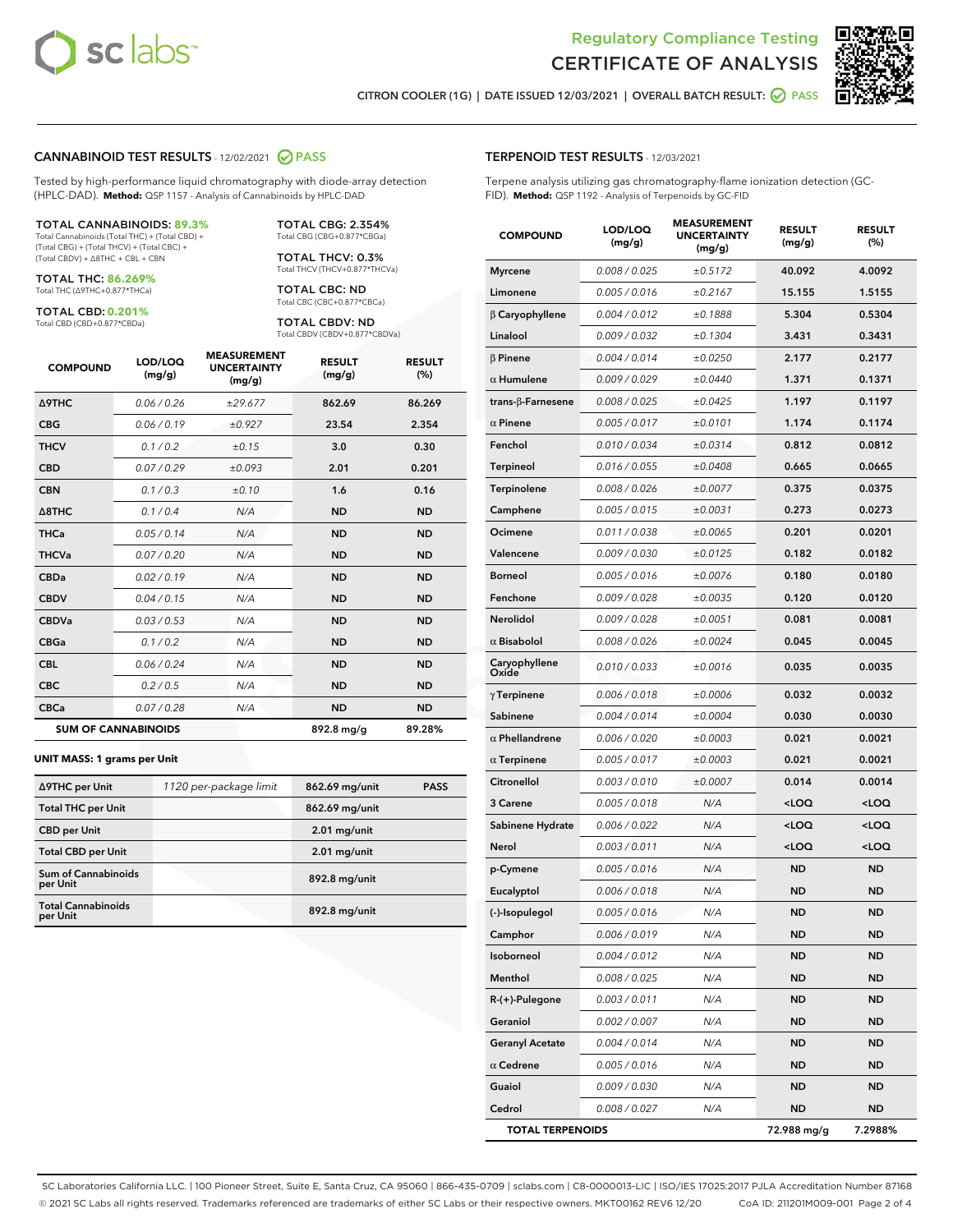



CITRON COOLER (1G) | DATE ISSUED 12/03/2021 | OVERALL BATCH RESULT: @ PASS

### CATEGORY 1 PESTICIDE TEST RESULTS - 12/03/2021 2 PASS

Pesticide and plant growth regulator analysis utilizing high-performance liquid chromatography-mass spectrometry (HPLC-MS) or gas chromatography-mass spectrometry (GC-MS). \*GC-MS utilized where indicated. **Method:** QSP 1212 - Analysis of Pesticides and Mycotoxins by LC-MS or QSP 1213 - Analysis of Pesticides by GC-MS

| <b>COMPOUND</b>             | LOD/LOQ<br>$(\mu g/g)$ | <b>ACTION</b><br><b>LIMIT</b><br>$(\mu g/g)$ | <b>MEASUREMENT</b><br><b>UNCERTAINTY</b><br>$(\mu g/g)$ | <b>RESULT</b><br>$(\mu g/g)$ | <b>RESULT</b> |
|-----------------------------|------------------------|----------------------------------------------|---------------------------------------------------------|------------------------------|---------------|
| Aldicarb                    | 0.03 / 0.08            | $\ge$ LOD                                    | N/A                                                     | <b>ND</b>                    | <b>PASS</b>   |
| Carbofuran                  | 0.02 / 0.05            | $\ge$ LOD                                    | N/A                                                     | <b>ND</b>                    | <b>PASS</b>   |
| Chlordane*                  | 0.03 / 0.08            | $\ge$ LOD                                    | N/A                                                     | <b>ND</b>                    | <b>PASS</b>   |
| Chlorfenapyr*               | 0.03/0.10              | $\ge$ LOD                                    | N/A                                                     | <b>ND</b>                    | <b>PASS</b>   |
| Chlorpyrifos                | 0.02 / 0.06            | $\ge$ LOD                                    | N/A                                                     | <b>ND</b>                    | <b>PASS</b>   |
| Coumaphos                   | 0.02 / 0.07            | $\ge$ LOD                                    | N/A                                                     | <b>ND</b>                    | <b>PASS</b>   |
| Daminozide                  | 0.02 / 0.07            | $\ge$ LOD                                    | N/A                                                     | <b>ND</b>                    | <b>PASS</b>   |
| <b>DDVP</b><br>(Dichlorvos) | 0.03/0.09              | $>$ LOD                                      | N/A                                                     | <b>ND</b>                    | <b>PASS</b>   |
| Dimethoate                  | 0.03 / 0.08            | $\ge$ LOD                                    | N/A                                                     | <b>ND</b>                    | <b>PASS</b>   |
| Ethoprop(hos)               | 0.03/0.10              | $>$ LOD                                      | N/A                                                     | <b>ND</b>                    | <b>PASS</b>   |
| Etofenprox                  | 0.02 / 0.06            | $\ge$ LOD                                    | N/A                                                     | <b>ND</b>                    | <b>PASS</b>   |
| Fenoxycarb                  | 0.03 / 0.08            | $\ge$ LOD                                    | N/A                                                     | <b>ND</b>                    | <b>PASS</b>   |
| Fipronil                    | 0.03/0.08              | $\ge$ LOD                                    | N/A                                                     | <b>ND</b>                    | <b>PASS</b>   |
| Imazalil                    | 0.02 / 0.06            | $\geq$ LOD                                   | N/A                                                     | <b>ND</b>                    | <b>PASS</b>   |
| <b>Methiocarb</b>           | 0.02 / 0.07            | $\ge$ LOD                                    | N/A                                                     | <b>ND</b>                    | <b>PASS</b>   |
| Methyl<br>parathion         | 0.03/0.10              | $\ge$ LOD                                    | N/A                                                     | <b>ND</b>                    | <b>PASS</b>   |
| <b>Mevinphos</b>            | 0.03/0.09              | $\ge$ LOD                                    | N/A                                                     | <b>ND</b>                    | <b>PASS</b>   |
| Paclobutrazol               | 0.02 / 0.05            | $>$ LOD                                      | N/A                                                     | <b>ND</b>                    | <b>PASS</b>   |
| Propoxur                    | 0.03 / 0.09            | $\ge$ LOD                                    | N/A                                                     | <b>ND</b>                    | <b>PASS</b>   |
| Spiroxamine                 | 0.03 / 0.08            | $\ge$ LOD                                    | N/A                                                     | <b>ND</b>                    | <b>PASS</b>   |
| Thiacloprid                 | 0.03/0.10              | $\ge$ LOD                                    | N/A                                                     | <b>ND</b>                    | <b>PASS</b>   |

#### CATEGORY 2 PESTICIDE TEST RESULTS - 12/03/2021 @ PASS

| <b>COMPOUND</b>          | LOD/LOQ<br>$(\mu g/g)$ | <b>ACTION</b><br><b>LIMIT</b><br>$(\mu g/g)$ | <b>MEASUREMENT</b><br><b>UNCERTAINTY</b><br>$(\mu g/g)$ | <b>RESULT</b><br>$(\mu g/g)$ | <b>RESULT</b> |
|--------------------------|------------------------|----------------------------------------------|---------------------------------------------------------|------------------------------|---------------|
| Abamectin                | 0.03/0.10              | 0.1                                          | N/A                                                     | <b>ND</b>                    | <b>PASS</b>   |
| Acephate                 | 0.02/0.07              | 0.1                                          | N/A                                                     | <b>ND</b>                    | <b>PASS</b>   |
| Acequinocyl              | 0.02/0.07              | 0.1                                          | N/A                                                     | <b>ND</b>                    | <b>PASS</b>   |
| Acetamiprid              | 0.02/0.05              | 0.1                                          | N/A                                                     | <b>ND</b>                    | <b>PASS</b>   |
| Azoxystrobin             | 0.02/0.07              | 0.1                                          | N/A                                                     | <b>ND</b>                    | <b>PASS</b>   |
| <b>Bifenazate</b>        | 0.01/0.04              | 0.1                                          | N/A                                                     | <b>ND</b>                    | <b>PASS</b>   |
| <b>Bifenthrin</b>        | 0.02 / 0.05            | 3                                            | N/A                                                     | <b>ND</b>                    | <b>PASS</b>   |
| <b>Boscalid</b>          | 0.03/0.09              | 0.1                                          | N/A                                                     | <b>ND</b>                    | <b>PASS</b>   |
| Captan                   | 0.19/0.57              | 0.7                                          | N/A                                                     | <b>ND</b>                    | <b>PASS</b>   |
| Carbaryl                 | 0.02/0.06              | 0.5                                          | N/A                                                     | <b>ND</b>                    | <b>PASS</b>   |
| Chlorantranilip-<br>role | 0.04/0.12              | 10                                           | N/A                                                     | <b>ND</b>                    | <b>PASS</b>   |
| Clofentezine             | 0.03/0.09              | 0.1                                          | N/A                                                     | <b>ND</b>                    | <b>PASS</b>   |

| <b>COMPOUND</b>               | LOD/LOQ<br>(µg/g) | <b>ACTION</b><br>LIMIT<br>(µg/g) | <b>MEASUREMENT</b><br><b>UNCERTAINTY</b><br>(µg/g) | <b>RESULT</b><br>(µg/g) | <b>RESULT</b> |
|-------------------------------|-------------------|----------------------------------|----------------------------------------------------|-------------------------|---------------|
| Cyfluthrin                    | 0.12 / 0.38       | $\overline{c}$                   | N/A                                                | <b>ND</b>               | <b>PASS</b>   |
| Cypermethrin                  | 0.11/0.32         | 1                                | N/A                                                | <b>ND</b>               | <b>PASS</b>   |
| Diazinon                      | 0.02 / 0.05       | 0.1                              | N/A                                                | <b>ND</b>               | <b>PASS</b>   |
| Dimethomorph                  | 0.03 / 0.09       | 2                                | N/A                                                | <b>ND</b>               | <b>PASS</b>   |
| Etoxazole                     | 0.02 / 0.06       | 0.1                              | N/A                                                | <b>ND</b>               | <b>PASS</b>   |
| Fenhexamid                    | 0.03 / 0.09       | 0.1                              | N/A                                                | <b>ND</b>               | <b>PASS</b>   |
| Fenpyroximate                 | 0.02 / 0.06       | 0.1                              | N/A                                                | <b>ND</b>               | <b>PASS</b>   |
| Flonicamid                    | 0.03 / 0.10       | 0.1                              | N/A                                                | <b>ND</b>               | <b>PASS</b>   |
| Fludioxonil                   | 0.03 / 0.10       | 0.1                              | N/A                                                | <b>ND</b>               | <b>PASS</b>   |
| Hexythiazox                   | 0.02 / 0.07       | 0.1                              | N/A                                                | <b>ND</b>               | <b>PASS</b>   |
| Imidacloprid                  | 0.04 / 0.11       | 5                                | N/A                                                | <b>ND</b>               | <b>PASS</b>   |
| Kresoxim-methyl               | 0.02 / 0.07       | 0.1                              | N/A                                                | <b>ND</b>               | <b>PASS</b>   |
| Malathion                     | 0.03 / 0.09       | 0.5                              | N/A                                                | <b>ND</b>               | <b>PASS</b>   |
| Metalaxyl                     | 0.02 / 0.07       | 2                                | N/A                                                | <b>ND</b>               | <b>PASS</b>   |
| Methomyl                      | 0.03 / 0.10       | $\mathcal{I}$                    | N/A                                                | <b>ND</b>               | <b>PASS</b>   |
| Myclobutanil                  | 0.03 / 0.09       | 0.1                              | N/A                                                | <b>ND</b>               | <b>PASS</b>   |
| Naled                         | 0.02 / 0.07       | 0.1                              | N/A                                                | <b>ND</b>               | <b>PASS</b>   |
| Oxamyl                        | 0.04 / 0.11       | 0.5                              | N/A                                                | <b>ND</b>               | <b>PASS</b>   |
| Pentachloronitro-<br>benzene* | 0.03 / 0.09       | 0.1                              | N/A                                                | <b>ND</b>               | <b>PASS</b>   |
| Permethrin                    | 0.04/0.12         | 0.5                              | N/A                                                | <b>ND</b>               | <b>PASS</b>   |
| Phosmet                       | 0.03 / 0.10       | 0.1                              | N/A                                                | <b>ND</b>               | <b>PASS</b>   |
| Piperonylbu-<br>toxide        | 0.02 / 0.07       | 3                                | N/A                                                | <b>ND</b>               | <b>PASS</b>   |
| Prallethrin                   | 0.03 / 0.08       | 0.1                              | N/A                                                | <b>ND</b>               | <b>PASS</b>   |
| Propiconazole                 | 0.02 / 0.07       | 0.1                              | N/A                                                | <b>ND</b>               | <b>PASS</b>   |
| Pyrethrins                    | 0.04 / 0.12       | 0.5                              | N/A                                                | <b>ND</b>               | <b>PASS</b>   |
| Pyridaben                     | 0.02 / 0.07       | 0.1                              | N/A                                                | <b>ND</b>               | <b>PASS</b>   |
| Spinetoram                    | 0.02 / 0.07       | 0.1                              | N/A                                                | <b>ND</b>               | <b>PASS</b>   |
| Spinosad                      | 0.02 / 0.07       | 0.1                              | N/A                                                | <b>ND</b>               | <b>PASS</b>   |
| Spiromesifen                  | 0.02 / 0.05       | 0.1                              | N/A                                                | <b>ND</b>               | <b>PASS</b>   |
| Spirotetramat                 | 0.02 / 0.06       | 0.1                              | N/A                                                | ND                      | <b>PASS</b>   |
| Tebuconazole                  | 0.02 / 0.07       | 0.1                              | N/A                                                | <b>ND</b>               | <b>PASS</b>   |
| Thiamethoxam                  | 0.03 / 0.10       | 5                                | N/A                                                | <b>ND</b>               | <b>PASS</b>   |
| Trifloxystrobin               | 0.03 / 0.08       | 0.1                              | N/A                                                | <b>ND</b>               | <b>PASS</b>   |

SC Laboratories California LLC. | 100 Pioneer Street, Suite E, Santa Cruz, CA 95060 | 866-435-0709 | sclabs.com | C8-0000013-LIC | ISO/IES 17025:2017 PJLA Accreditation Number 87168 © 2021 SC Labs all rights reserved. Trademarks referenced are trademarks of either SC Labs or their respective owners. MKT00162 REV6 12/20 CoA ID: 211201M009-001 Page 3 of 4